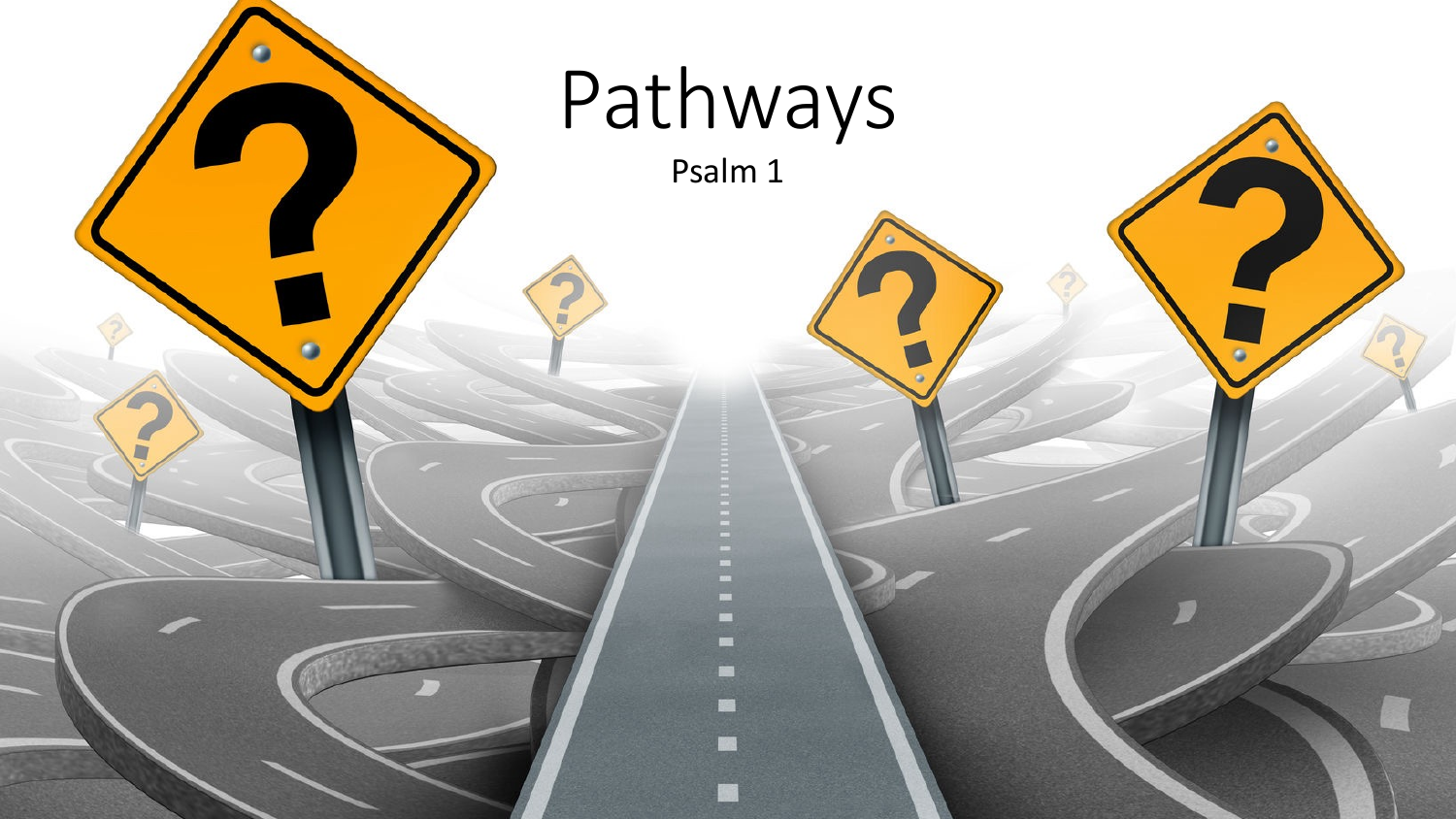- <sup>1</sup> Blessed is the man who does not walk in the counsel of the wicked or stand in the way of sinners or sit in the seat of mockers.
- <sup>2</sup> But his delight is in the law of the LORD, and on his law he meditates day and night.  $3$  He is like a tree planted by streams of water, which yields its fruit in season and whose leaf does not wither. Whatever he does prospers.
- <sup>4</sup> Not so the wicked! They are like chaff that the wind blows away. 5 Therefore the wicked will not stand in the judgment, nor sinners in the assembly of the righteous. <sup>6</sup> For the LORD watches over the way of the righteous, but the way of the wicked will perish.

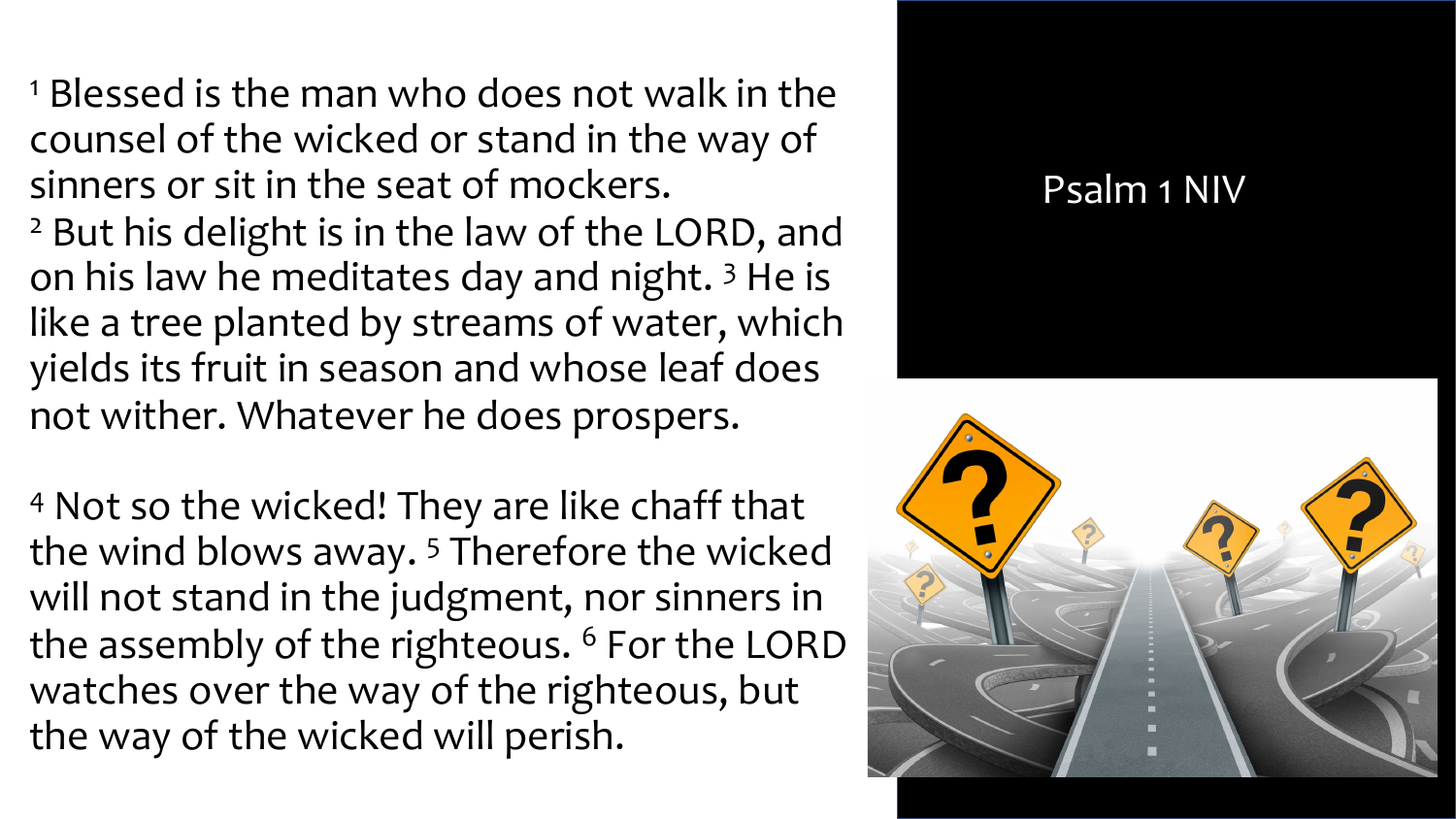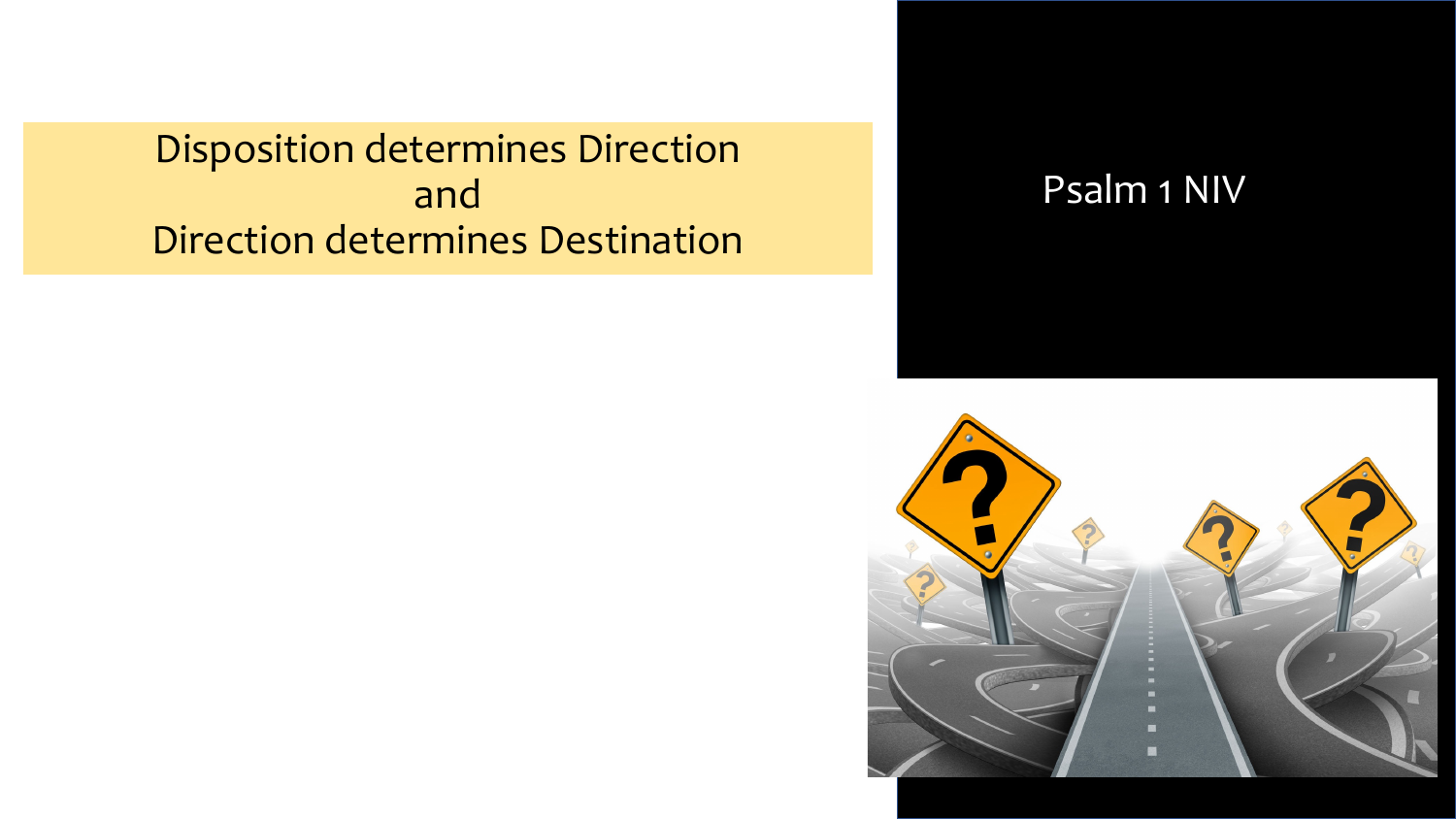The Pathway of the Godly

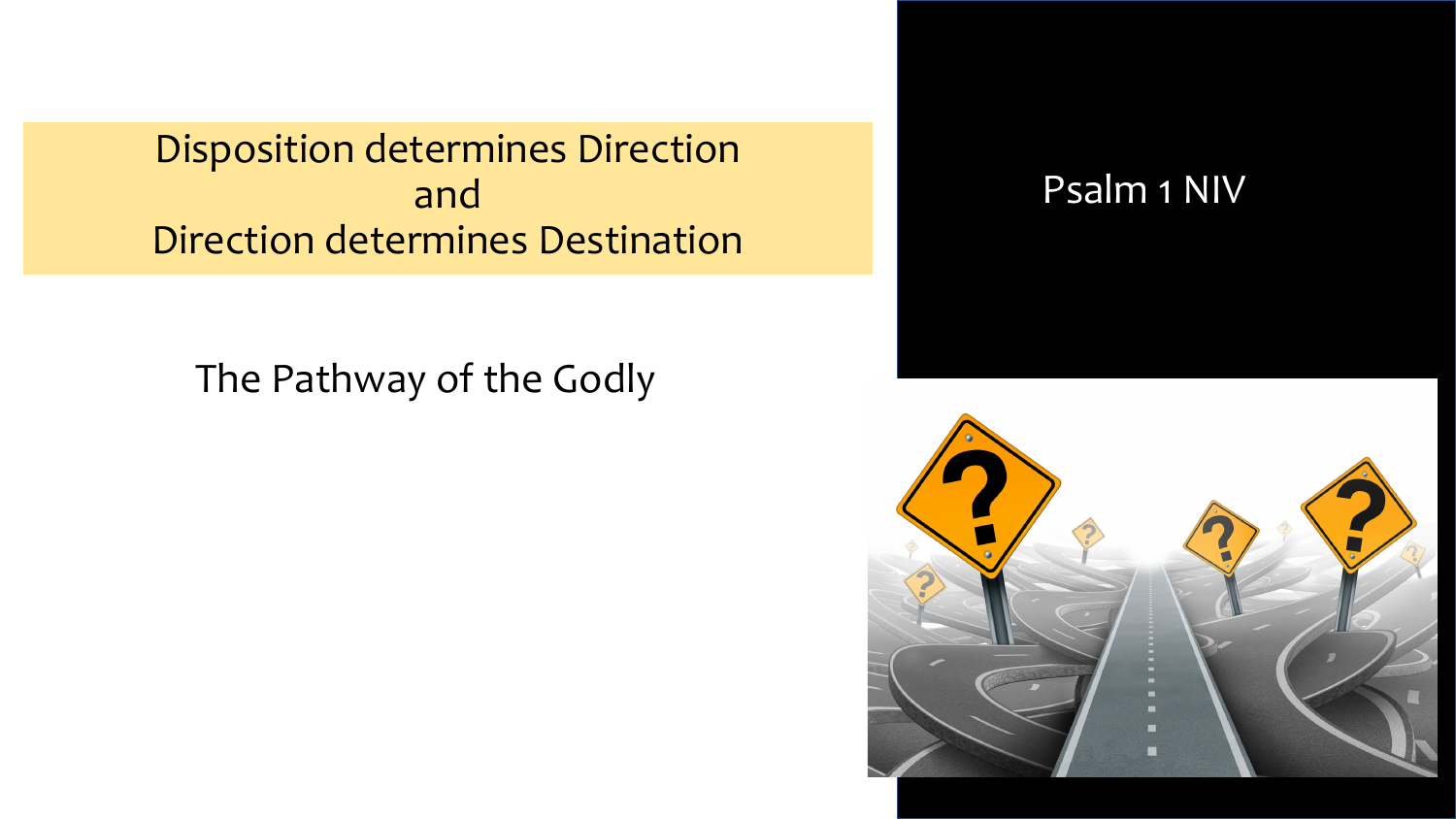The Pathway of the Godly

a. Walks a different road.

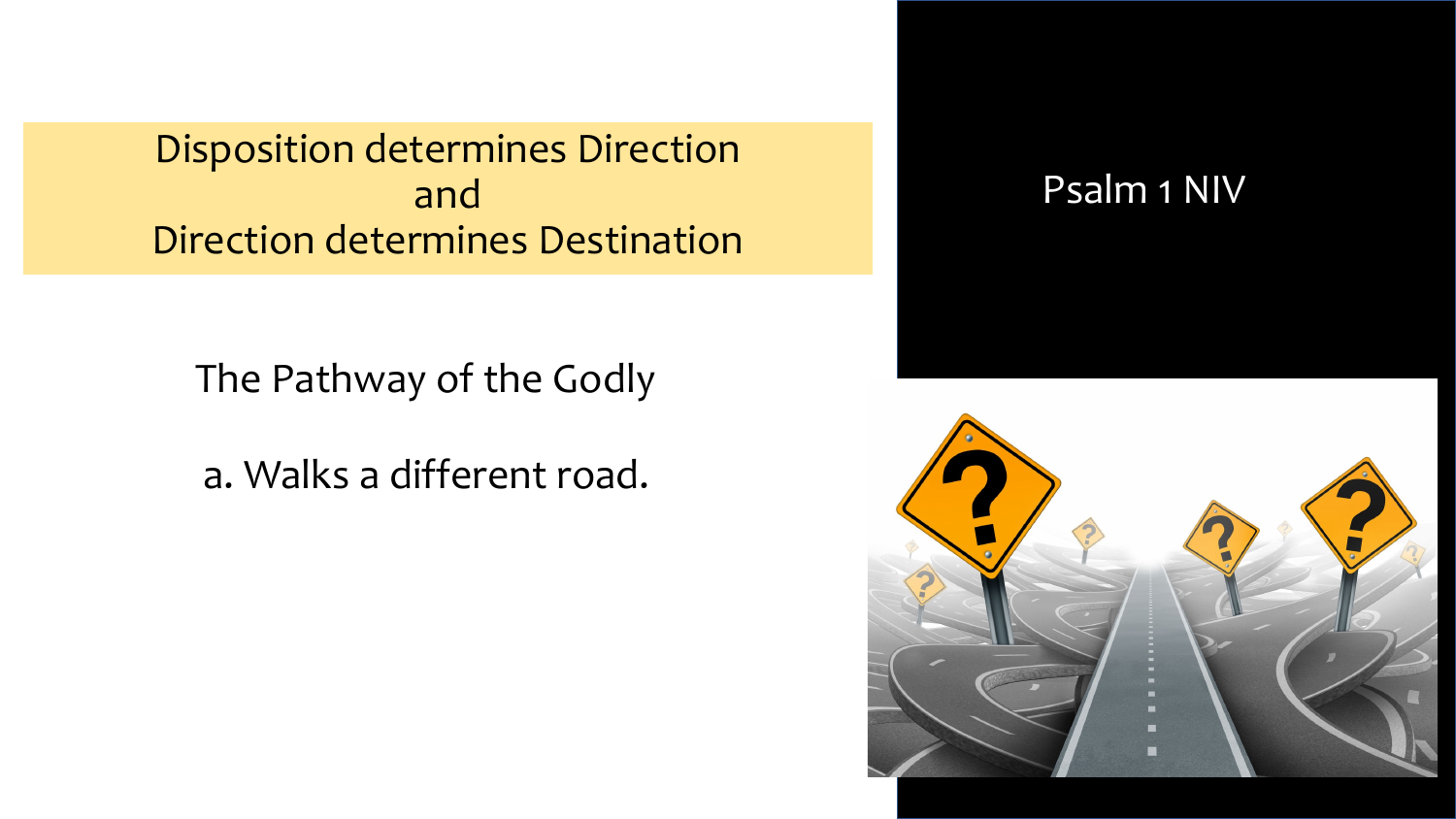The Pathway of the Godly

a. Walks a different road. b. Stands in a different place.

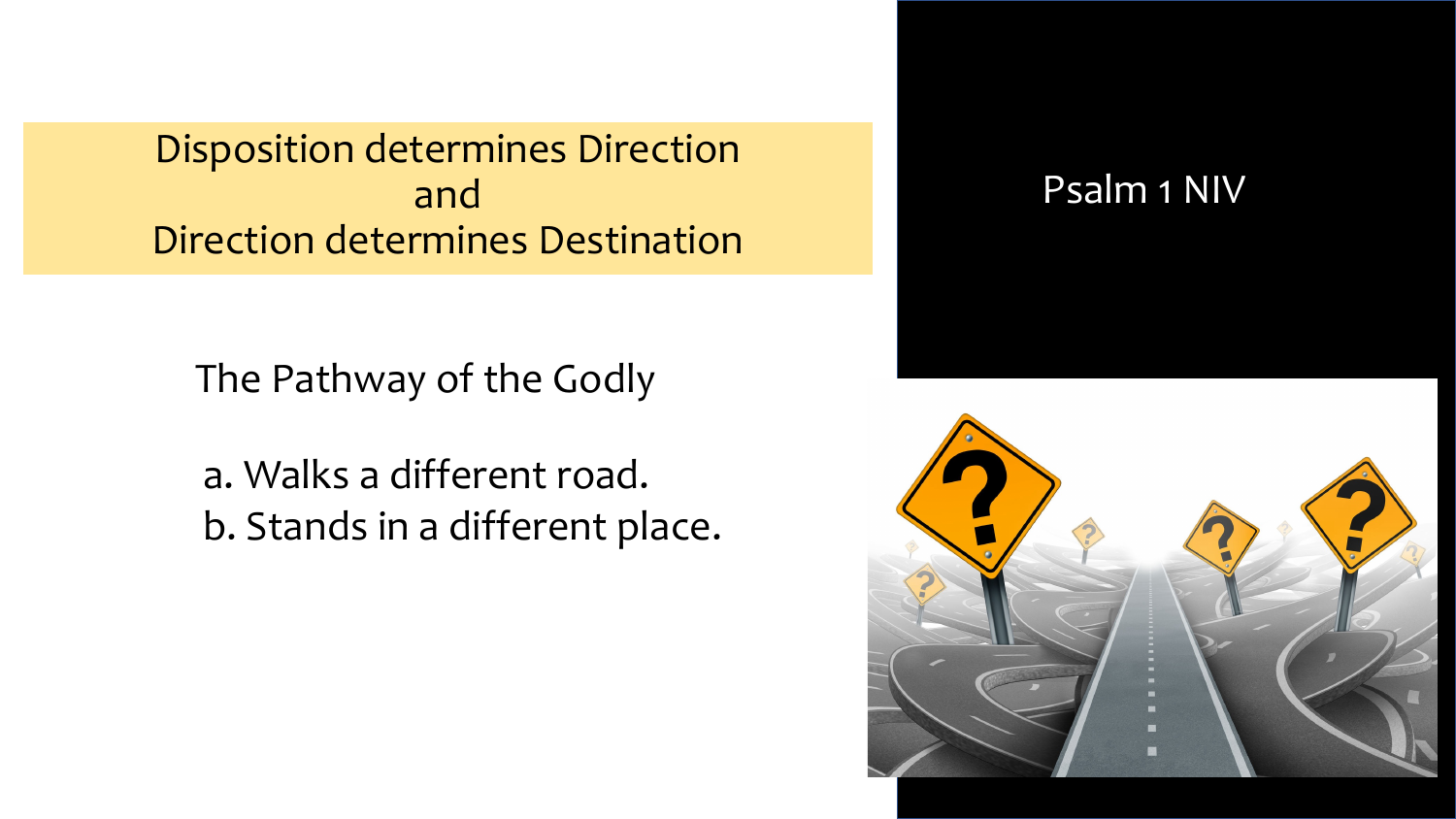The Pathway of the Godly

a. Walks a different road. b. Stands in a different place. c. Sits in a different seat.